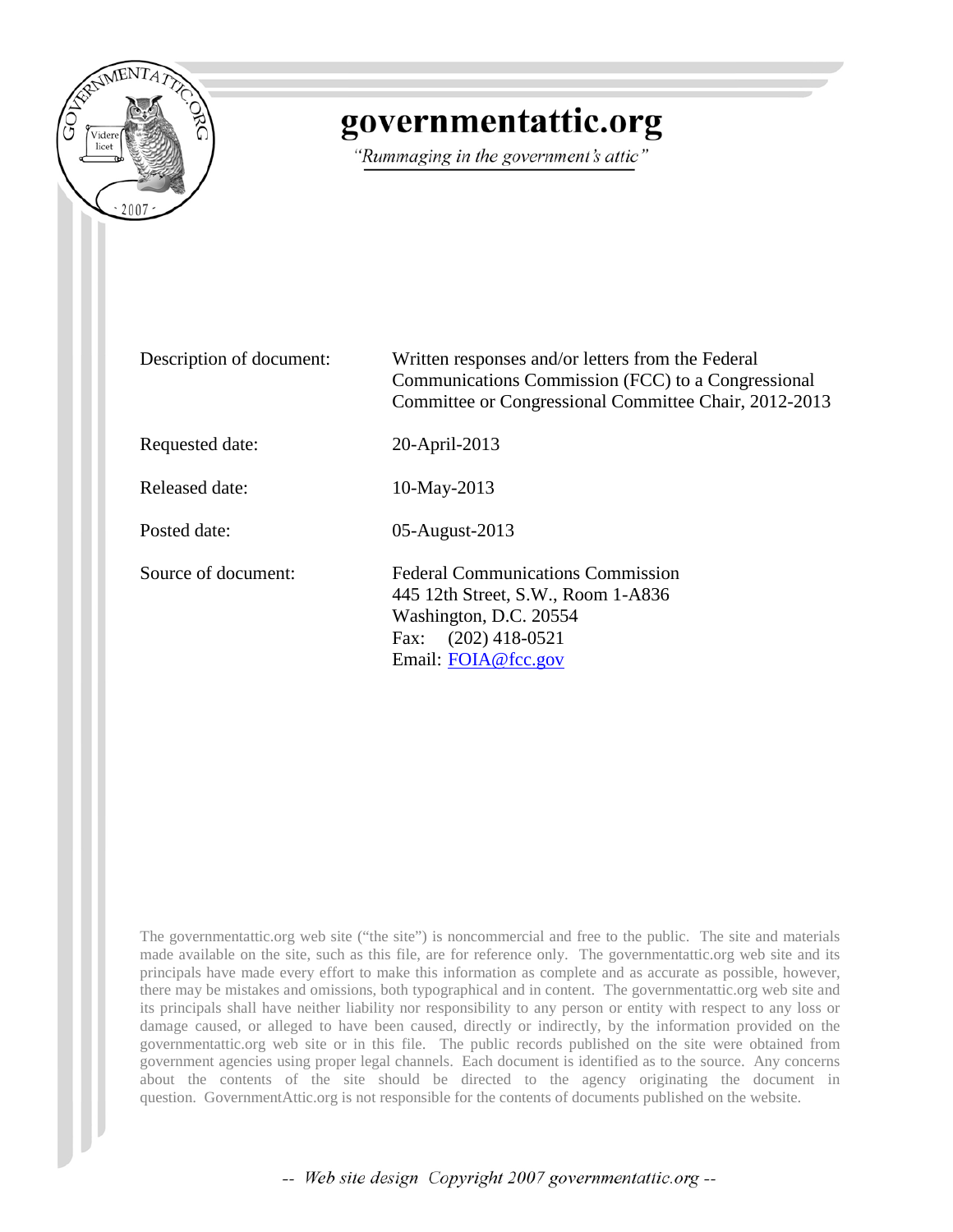

**Office of the Director** 

**Federal Communications Commission Office of Legislative Affairs Washington, D.C. 20554** 

Re: *FOIA Control No. 2013-272* 

This letter responds to your Freedom of Information Act ("FOIA") request of April 20, 2013. You requested "one-time type responses to Committee inquiries" from 2012 and 2013 to date. The Commission is not required to, nor does it maintain Congressional logs (email, voicemail, facsimiles, and telephone).

The Office of Legislative Affairs searched its files and located only a few responsive correspondences in the agency records. If you consider this to be a denial of your FOIA request, you may file an application for review with the Office of General Counsel within 30 days of the date of this letter, *see* 47 CFR 0.46(j).

If you have any questions concerning this response, please contact Ms. Alethea Lewis of my office at 202-418-1900.

Sincerely,<br>*Dat* of *YAll*, (for *Graphie*)

Gregory W. Guice Director Office of Legislative Affairs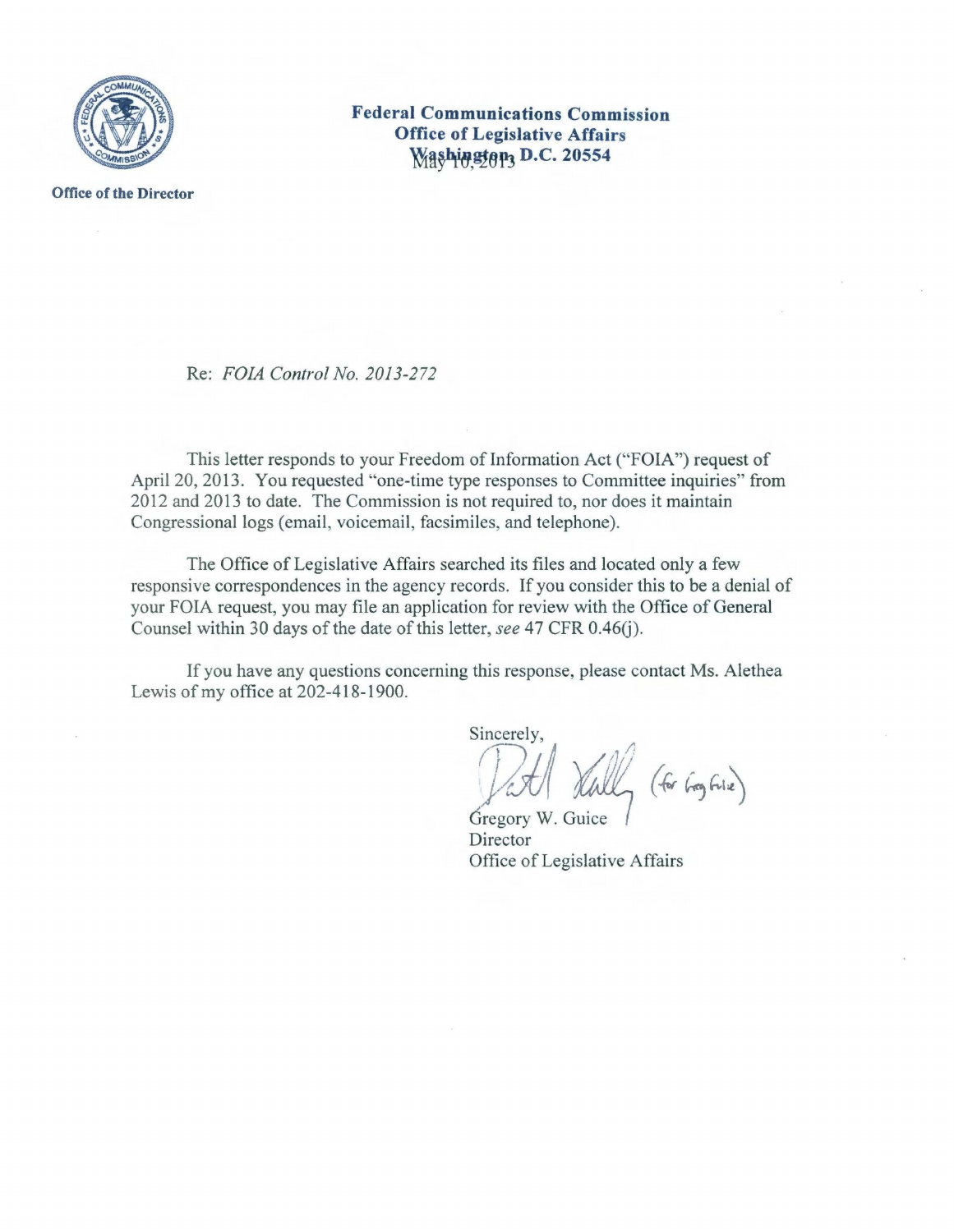

April 18, 2013

JULIUS GENACHOWSKI **CHAIRMAN** 

> The Honorable Sam Graves Chairman Committee on Small Business U.S. House of Representatives 2361 Rayburn House Office Building Washington, DC 20515

Dear Chairman Graves:

Thank you for your letter regarding an extension request for comments in WT 01-289. I appreciate your interest in this matter and am pleased to provide the enclosed letter on this issue from the Chief of the FCC's Wireless Telecommunications Bureau.

If you have any additional questions or need any further assistance, please do not hesitate to contact me.

Singe Juhus Genachowski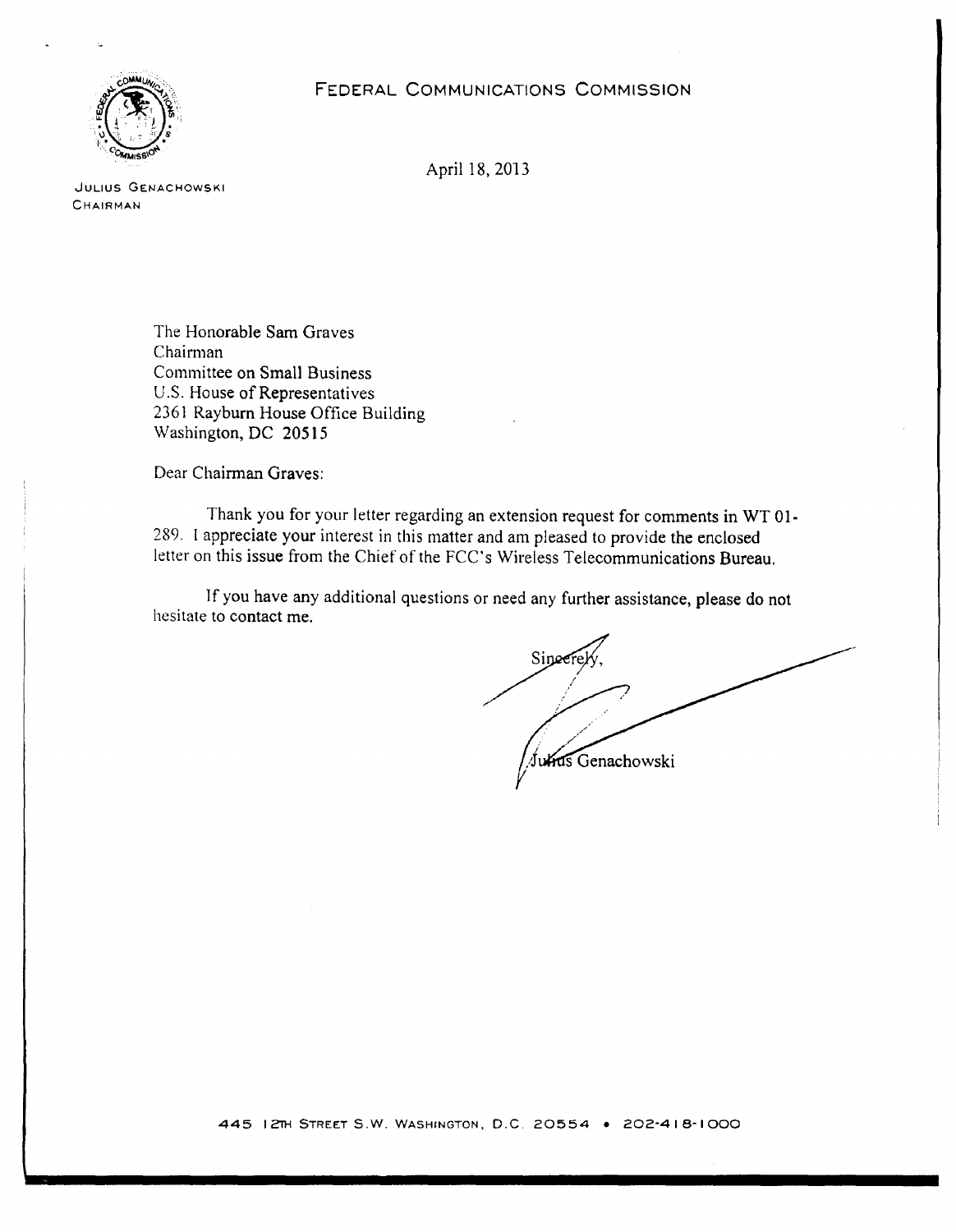

# Federal Communications Commission Washington, D.C. 20554

April 18, 2013

The Honorable Sam Graves U.S. House of Representatives Committee on Small Business 2361 Rayburn House Office Building Washington, D.C. 20515-6315 Attention: Joe Hartz

Dear Chairman Graves:

Thank you for your February 26, 2013 inquiry regarding the request for an extension of the comment deadline with respect to the Commission's *Third Further Notice of Proposed Rule Making* in Wf Docket No. 01-289, Review of Part 87 of the Commission's Rules Concerning the Aviation Radio Services. Originally, comments and reply comments were due March 1 and March 18, 2013, respectively. On February 25, 2013, the Airline Owners and Pilots Association, Experimental Aircraft Association, General Aviation Manufacturers Association, and National Air Transportation Association requested a 60-day extension of the comment deadline in order to allow more time to review, discuss with their memberships, and respond to the *Third Further Notice of Proposed Rule Making.* On February 27, 2013, the Wireless Telecommunications Bureau's Mobility Division granted the request in part, extending the comment date to April 1, 2013 and the reply comment date to May 1, 2013.

I hope that this letter responds to your inquiry.

Sincerely,

Ruth 1

Ruth Milkman Chief, Wireless Telecommunications Bureau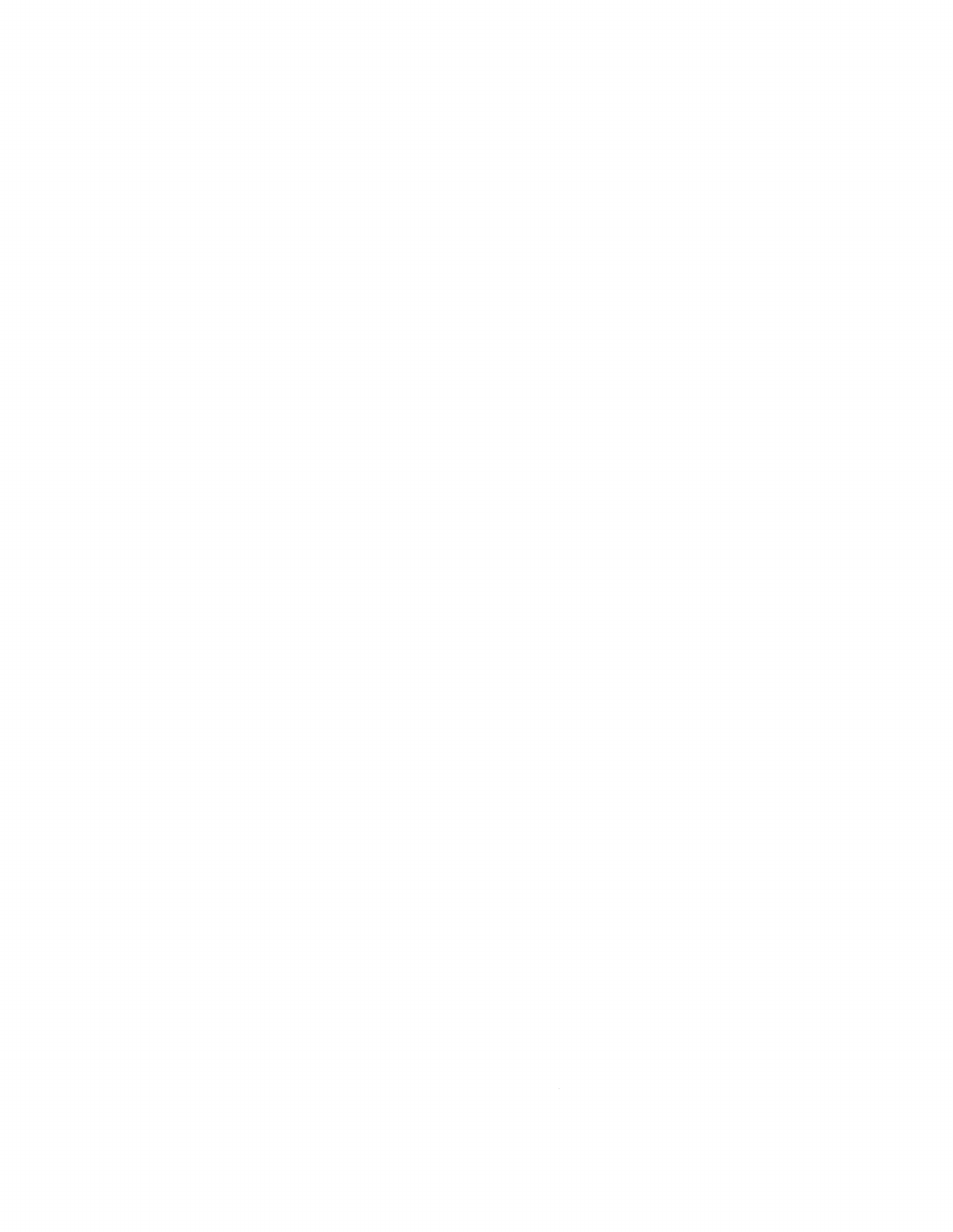

February 14. 2013

**JULIUS GENACHOWSKI** CHAIRMAN

> The Honorable Lee Terry U.S. House of Representatives 2331 Rayburn House Office Building Washington. D.C. 20515

Dear Congressman Terry:

Thank you for your letter concerning our Measuring Broadband America (MBA) program. I appreciate the opportunity to address the points you raise. For over two years, almost all major residential broadband providers have chosen to participate in this voluntary program. Through an innovative collaboration between the FCC, industry, and other stakeholders, the program has delivered a comprehensive and rigorous assessment of broadband performance in the United States. The MBA program has been commended by a broad range of voices.

Prior to the MBA program, there were reports of significant gaps between advertised and delivered broadband speeds. In our first report, one large ISP delivered only about 50% of its advertised performance during peak periods. The second MBA report showed that the same ISP had improved to deliver more than 100% of advertised speeds to its customers.

Our most recent report, the third in this series, contains three major findings. First, most broadband providers today dosely meet or exceed the speeds they advertise. On average, ISPs delivered 97 percent of advertised speeds during peak periods. One provider in particular improved performance by 13 percent, but other providers still only deliver about  $80%$  of advertised speeds during peak periods. Second, consumers are continuing to upgrade to faster broadband service: nearly half of those consumers who subscribed to speeds of less than 1 Mbps six months ago have now adopted higher speeds. Finally, satellite broadband technology has made significant improvements over the past year, and today delivers speeds well above advertised rates.

SamKnows, our vendor for this project, was selected through an open, competitive bidding process in which the FCC was prohibited by law from discriminating against non- $U.S.$ based companies. SamKnows submitted the lowest bid, saving taxpayer money, and was uniquely qualified, having successfully conducted a similar groundbreaking testing program in the U.K. As the most recent submission to the Recovery Act Board confirms, a majority of the funds allocated to this project were used to purchase goods and services in the United States, and thereby created jobs in the United Slates: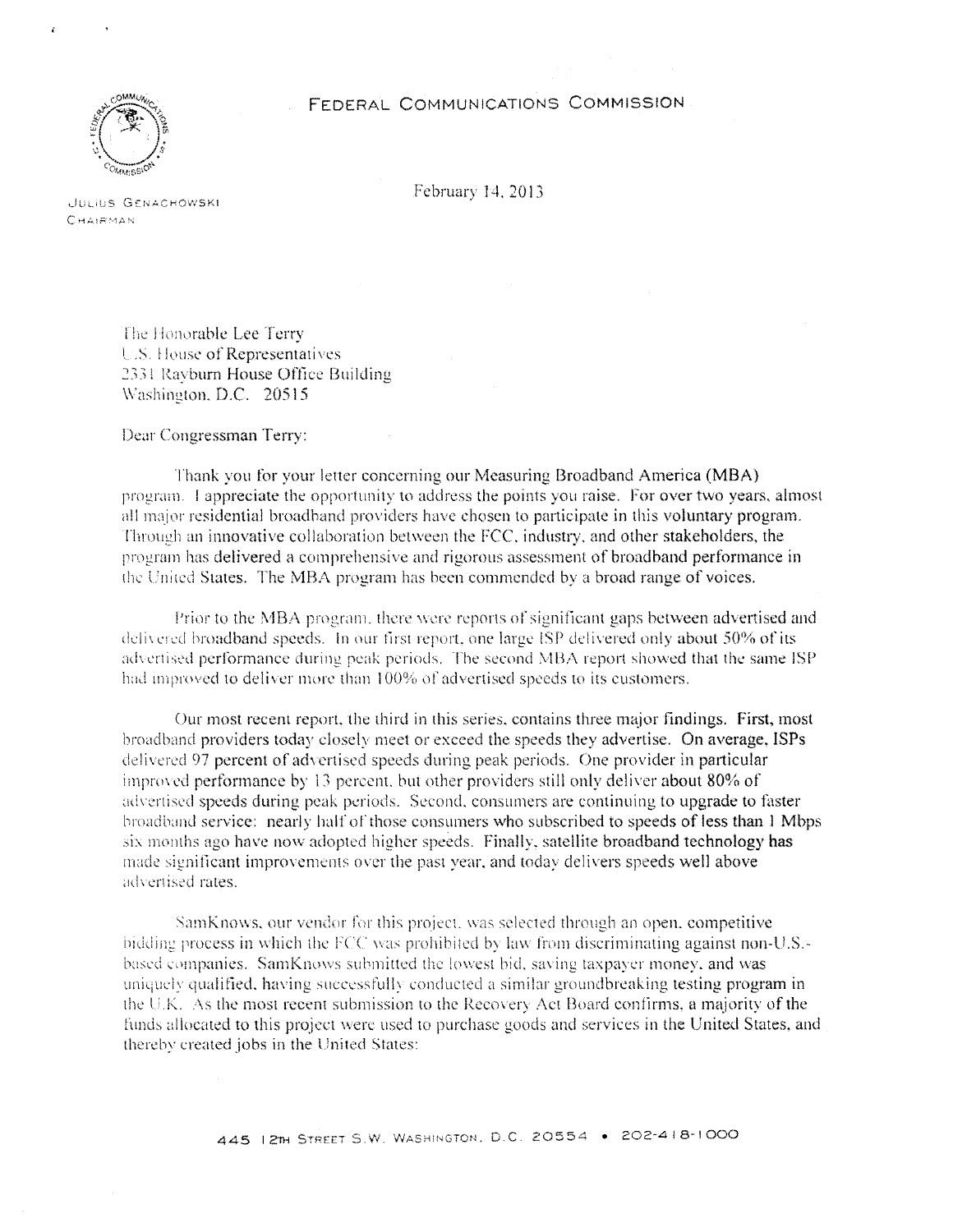#### Page 2-The Honorable Lee Terry

SamKnows has a policy of using primarily US suppliers for the delivery of this project, to maximize the effectiveness of the stimulus funds. In this phase of the project SamKnows appointed the following suppliers: NETGEAR, DCL Inc., Hansa GCR, Hostway, FedEx and Calpont. Budget allocated to these suppliers was the equivalent of over 80% of the total budget. SamKnows therefore ensured that the majority of budget was allocated to American companies based in the USA. This created jobs in the US in this period.

Finally, the upcoming addition of mobile broadband testing to this program is **being**  achieved by leveraging our existing infrastructure at no additional cost to taxpayers. We look forward to sharing the results of that report with you when it is complete.

Sincerely,

 $76$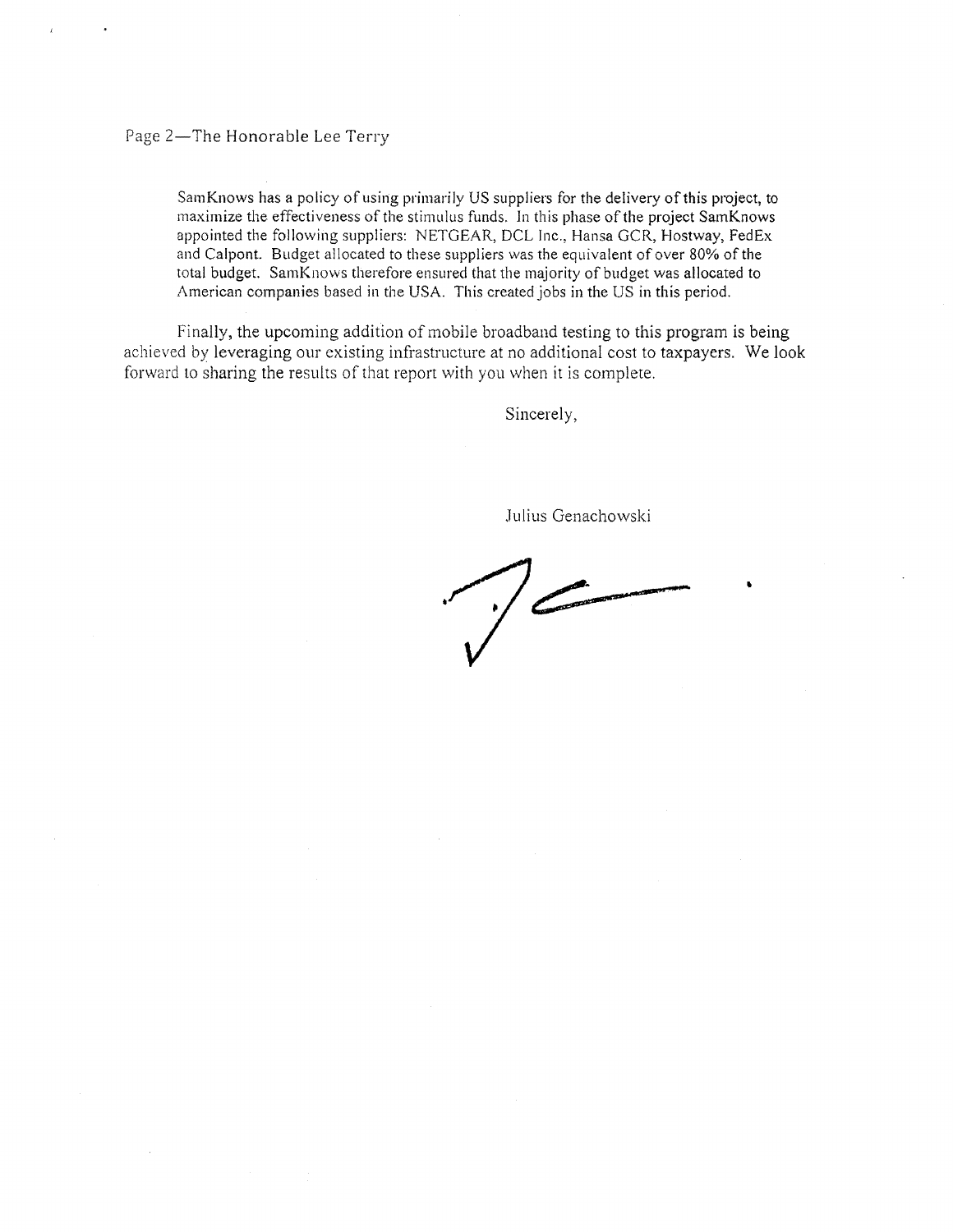

February 14. 2013

JULIUS GCNACHOWSKI CHAIRMAN

> The Honorable Greg Walden Chairman Subcommittee on Communications and Technology Committee on Energy and Commerce U.S. House of Representatives 2125 Rayburn House Office Building Washington, D.C. 20515

Dear Chairman Walden:

Thank you for your letter concerning our Measuring Broadband America (MBA) program. I appreciate the opportunity to address the points you raise. For over two years, almost all major residential broadband providers have chosen to participate in this voluntary program. Through an innovative collaboration between the FCC, industry, and other stakeholders, the program has delivered a comprehensive and rigorous assessment of broadband performance in the United States. The MBA program has been commended by a broad range of voices.

Prior to the MBA program, there were reports of significant gaps between advertised and delivered broadband speeds. In our first report, one large ISP delivered only about 50% of its advertised performance during peak periods. The second MBA report showed that the same ISP had improved to deliver more than 100% of advertised speeds to its customers.

Our most recent report. the third in this series. contains three major findings. First. most broadband providers today closely meet or exceed the speeds they advertise. On average, ISPs delivered 97 percent of advertised speeds during peak periods. One provider in particular improved performance by 13 percent, but other providers still only deliver about 80% of advertised speeds during peak periods. Second, consumers are continuing to upgrade to faster broadband service: nearly half of those consumers who subscribed to speeds of less than 1 Mbps six months ago have now adopted higher speeds. Finally, satellite broadband technology has made significant improvements over the past year, and today delivers speeds well above advertised rates.

SamKnows, our vendor for this project, was selected through an open, competitive bidding process in which the FCC was prohibited by law from discriminating against non-U.S.based companies. SamKnows submitted the lowest bid, saving taxpayer money, and was uniquely qualified, having successfully conducted a similar groundbreaking testing program in the U.K. As the most recent submission to the Recovery Act Board confirms, a majority of the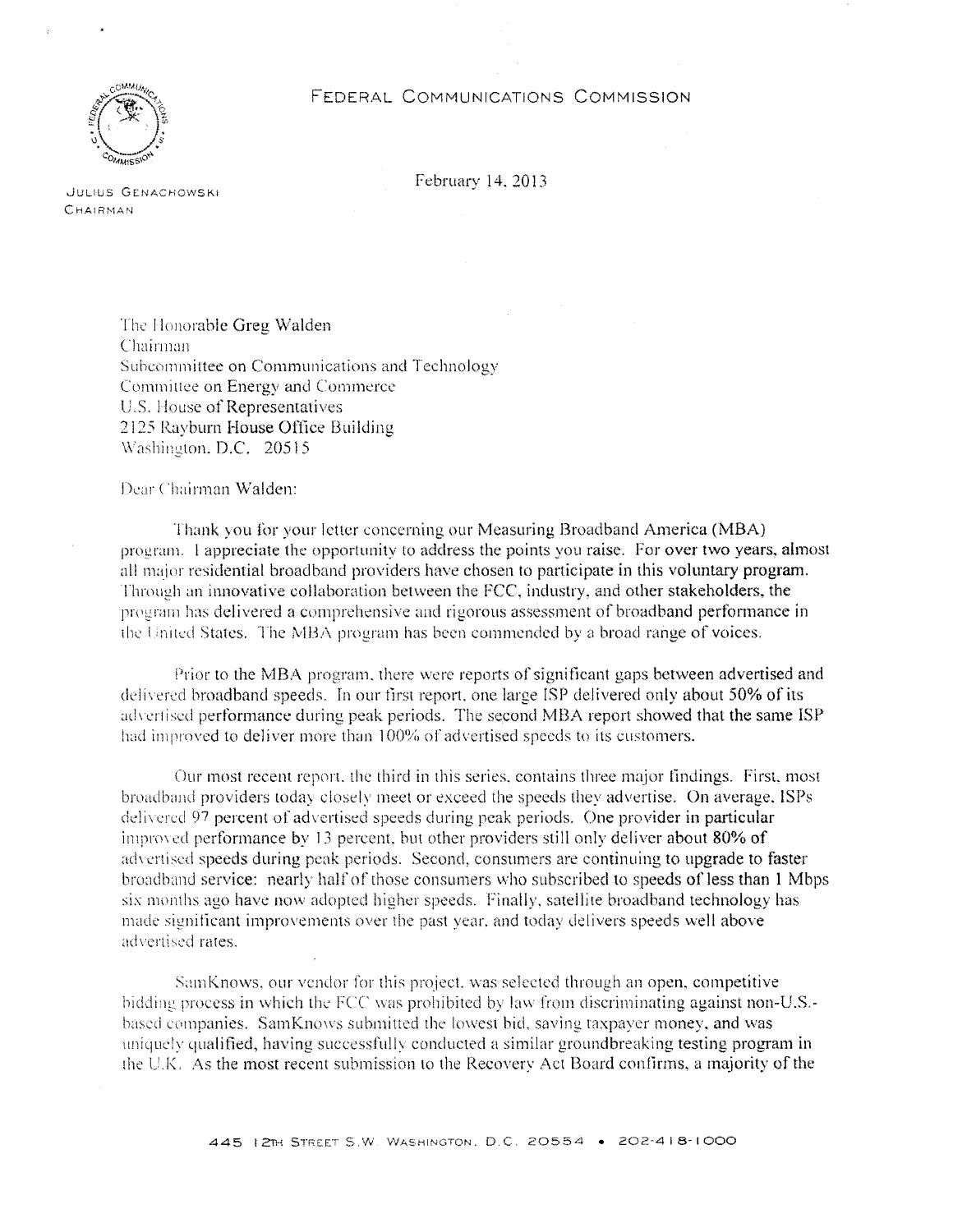### Page 2-The Honorable Greg Walden

funds allocated to this project were used to purchase goods and services in the United States, and thereby created jobs in the United States:

SamKnows has a policy of using primarily US suppliers for the delivery of this project, to maximize the effectiveness of the stimulus funds. Jn this phase of the project SamKnows appointed the following suppliers: NETGEAR, DCL Inc., Hansa GCR, Hostway, FedEx and Calpont. Budget allocated to these suppliers was the equivalent of over 80% of the total budget. Sam Knows therefore ensured that the majority of budget was allocated to American companies based in the USA. This created jobs in the US in this period.

Finally, the upcoming addition of mobile broadband testing to this program is being achieved by leveraging our existing infrastructure at no additional cost to taxpayers. We look forward to sharing the results of that report with you when it is complete.

Sincerely,

 $\frac{1}{2}$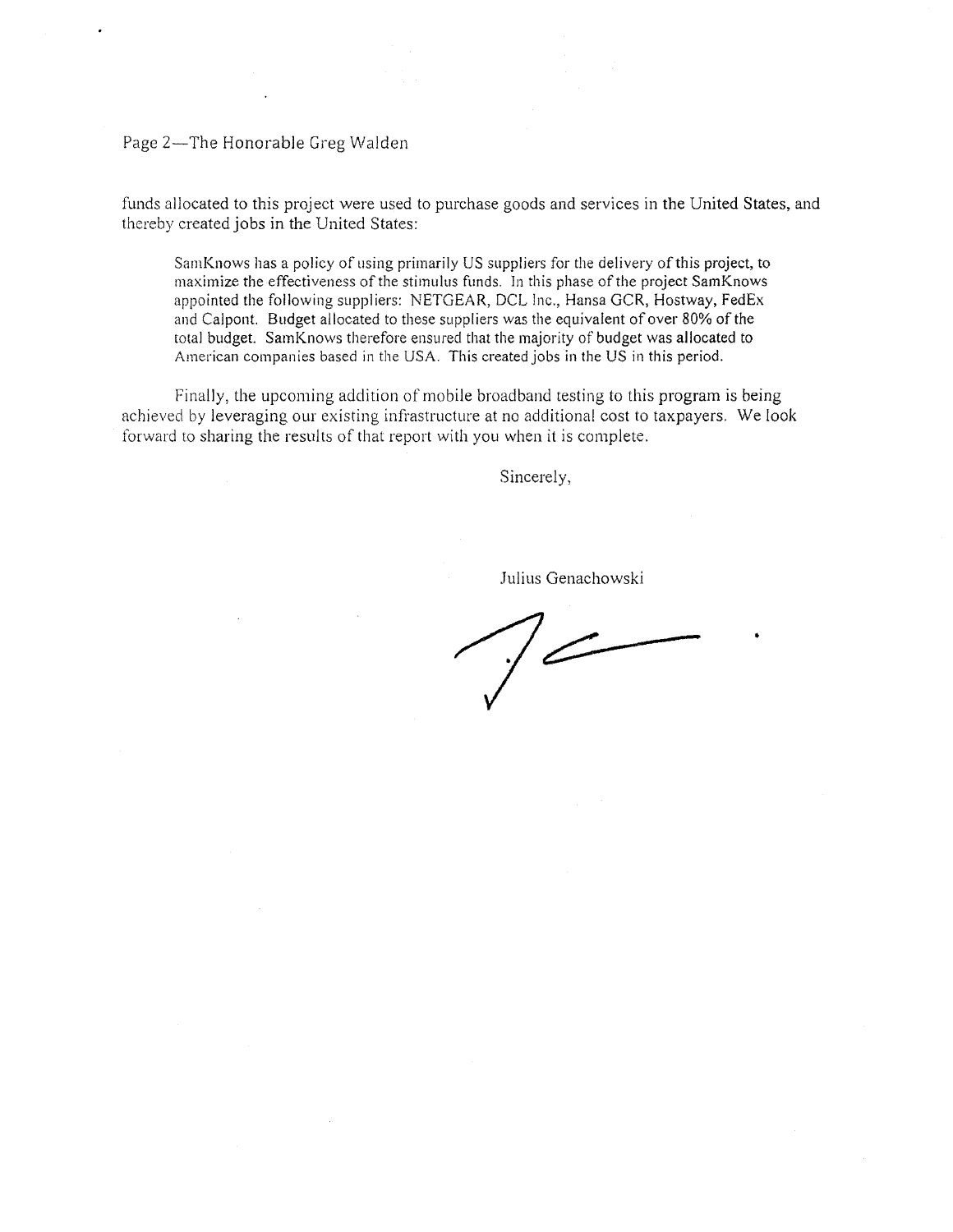

February 14. 2013

JULIUS GENACHOWSKI CHAIRMAN

> The Honorable John M. Shimkus U.S. House of Representatives 2452 Rayburn House Office Building Washington, D.C. 20515

Dear Congressman Shimkus:

Thank you for your letter concerning our Measuring Broadband America (MBA) program. I appreciate the opportunity to address the points you raise. For over two years, almost all major residential broadband providers have chosen to participate in this voluntary program. Through an innovative collaboration between the FCC, industry. and other stakeholders. the program has delivered a comprehensive and rigorous assessment of broadband performance in the United States. The MBA program has been commended by a broad range of voices.

Prior to the MBA program, there were reports of significant gaps between advertised and delivered broadband speeds. In our first report, one large ISP delivered only about 50% of its advertised performance during peak periods. The second MBA report showed that the same ISP had improved to deliver more than  $100\%$  of advertised speeds to its customers.

Our most recent report, the third in this series, contains three major findings. First, most broadband providers today closely meet or exceed the speeds they advertise. On average, ISPs delivered 97 percent of advertised speeds during peak periods. One provider in particular improved performance by 13 percent, but other providers still only deliver about 80% of advertised speeds during peak periods. Second, consumers are continuing to upgrade to faster broadband service: nearly half of those consumers who subscribed to speeds of less than 1 Mbps six months ago have now adopted higher speeds. Finally, satellite broadband technology has made significant improvements over the past year, and today delivers speeds well above advertised rates.

Sam Knows. our vendor for this project, was selected through an open, competitive bidding process in which the FCC was prohibited by law from discriminating against non-U.S.based companies. SamKnows submitted the lowest bid. saving taxpayer money, and was uniquely qualified, having successfully conducted a similar groundbreaking testing program in the U.K. As the most recent submission to the Recovery Act Board confirms, a majority of the funds allocated to this project were used to purchase goods and services in the United States, and thereby created jobs in the United States: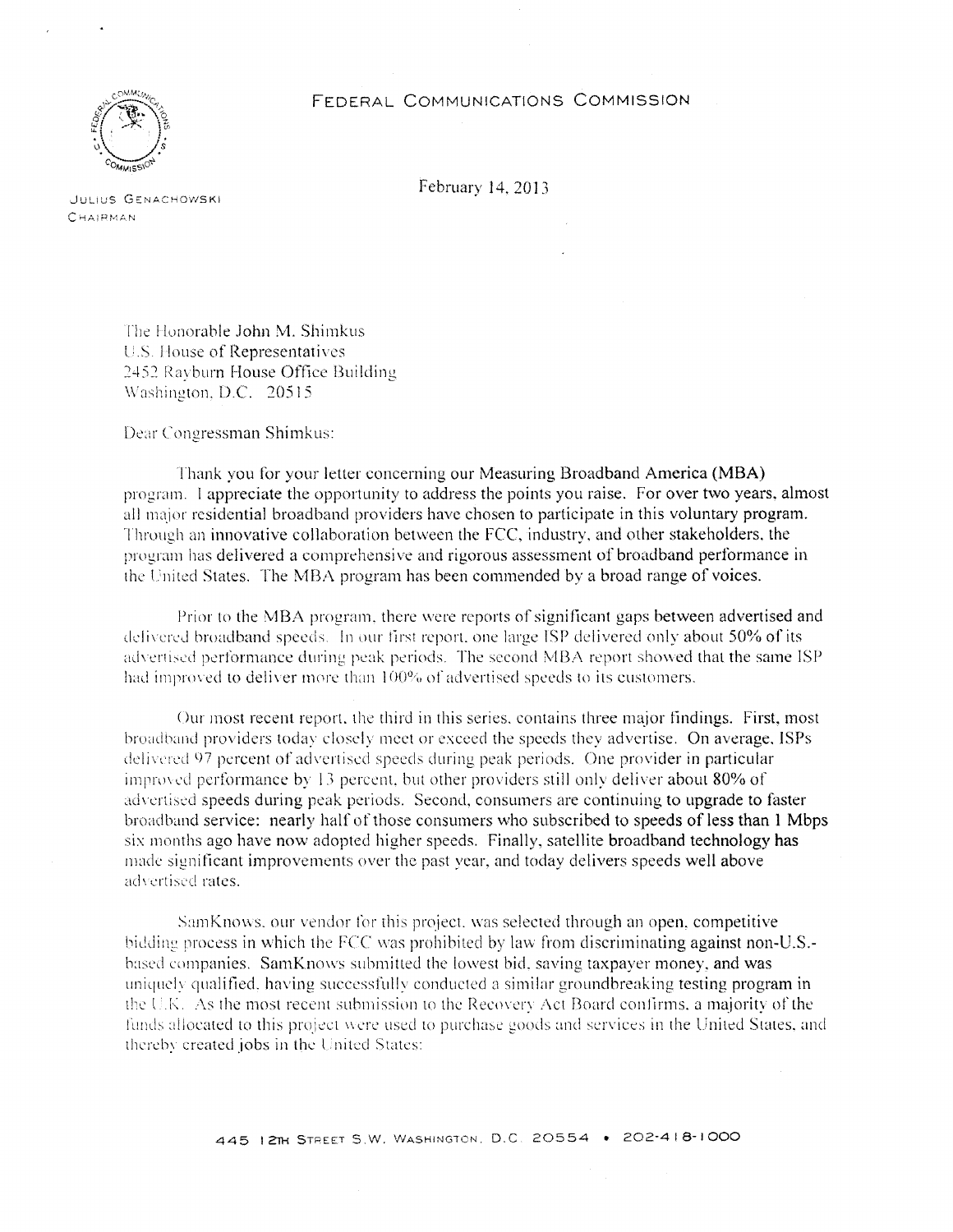#### Page 2-The Honorable John M. Shimkus

SamKnows has a policy of using primarily US suppliers for the delivery of this project, to maximize the effectiveness of the stimulus funds. In this phase of the project SamKnows appointed the following suppliers: NETGEAR, DCL Inc., Hansa GCR, Hostway, FedEx and Calpont. Budget allocated to these suppliers was the equivalent of over 80% of the total budget. Sam Knows therefore ensured that the majority of budget was allocated to American companies based in the USA. This created jobs in the US in this period.

Finally, the upcoming addition of mobile broadband testing to this program is being achieved by leveraging our existing infrastructure at no additional cost to taxpayers. We look forward to sharing the results of that report with you when it is complete.

Sincerely,

 $\mathcal{J}$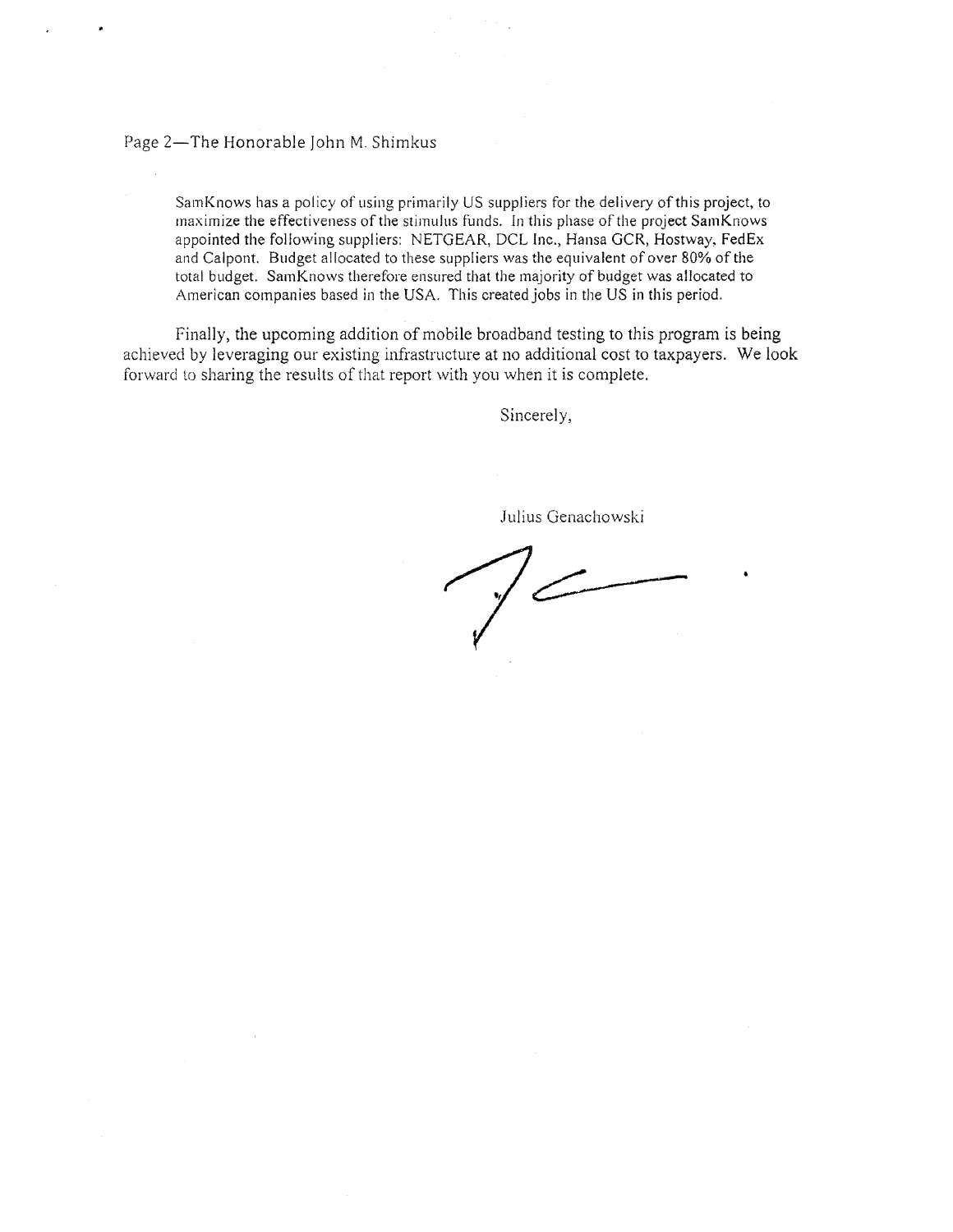

February 14, 2013

**JULIUS GENACHOWSKI** CHAIRMAN

> The Honorable Fred Upton Chairman Committee on Energy and Commerce U.S. House of Representatives 2125 Rayburn House Office Building Washington, D.C. 20515

Dear Chairman Upton:

Thank you for your letter concerning our Measuring Broadband America (MBA) program. I appreciate the opportunity to address the points you raise. For over two years, almost all major residential broadband providers have chosen to participate in this voluntary program. Through an innovative collaboration between the FCC, industry, and other stakeholders, the program has delivered a comprehensive and rigorous assessment of broadband performance in the United States. The MBA program has been commended by a broad range of voices.

Prior to the MBA program, there were reports of significant gaps between advertised and delivered broadband speeds. In our first report, one large ISP delivered only about 50% of its advertised performance during peak periods. The second MBA report showed that the same ISP had improved to deliver more than 100% of advertised speeds to its customers.

Our most recent report, the third in this series, contains three major findings. First, most broadband providers today closely meet or exceed the speeds they advertise. On average, ISPs delivered 97 percent of advertised speeds during peak periods. One provider in particular improved performance by 13 percent, but other providers still only deliver about 80% of advertised speeds during peak periods. Second, consumers are continuing to upgrade to faster broadband service: nearly half of those consumers who subscribed to speeds of less than 1 Mbps six months ago have now adopted higher speeds. Finally, satellite broadband technology has made significant improvements over the past year, and today delivers speeds well above advertised rates.

SamKnows, our vendor for this project, was selected through an open, competitive bidding process in which the FCC was prohibited by law from discriminating against non-U.S.based companies. SamKnows submitted the lowest bid, saving taxpayer money, and was uniquely qualified, having successfully conducted a similar groundbreaking testing program in the U.K. As the most recent submission to the Recovery Act Board confirms, a majority of the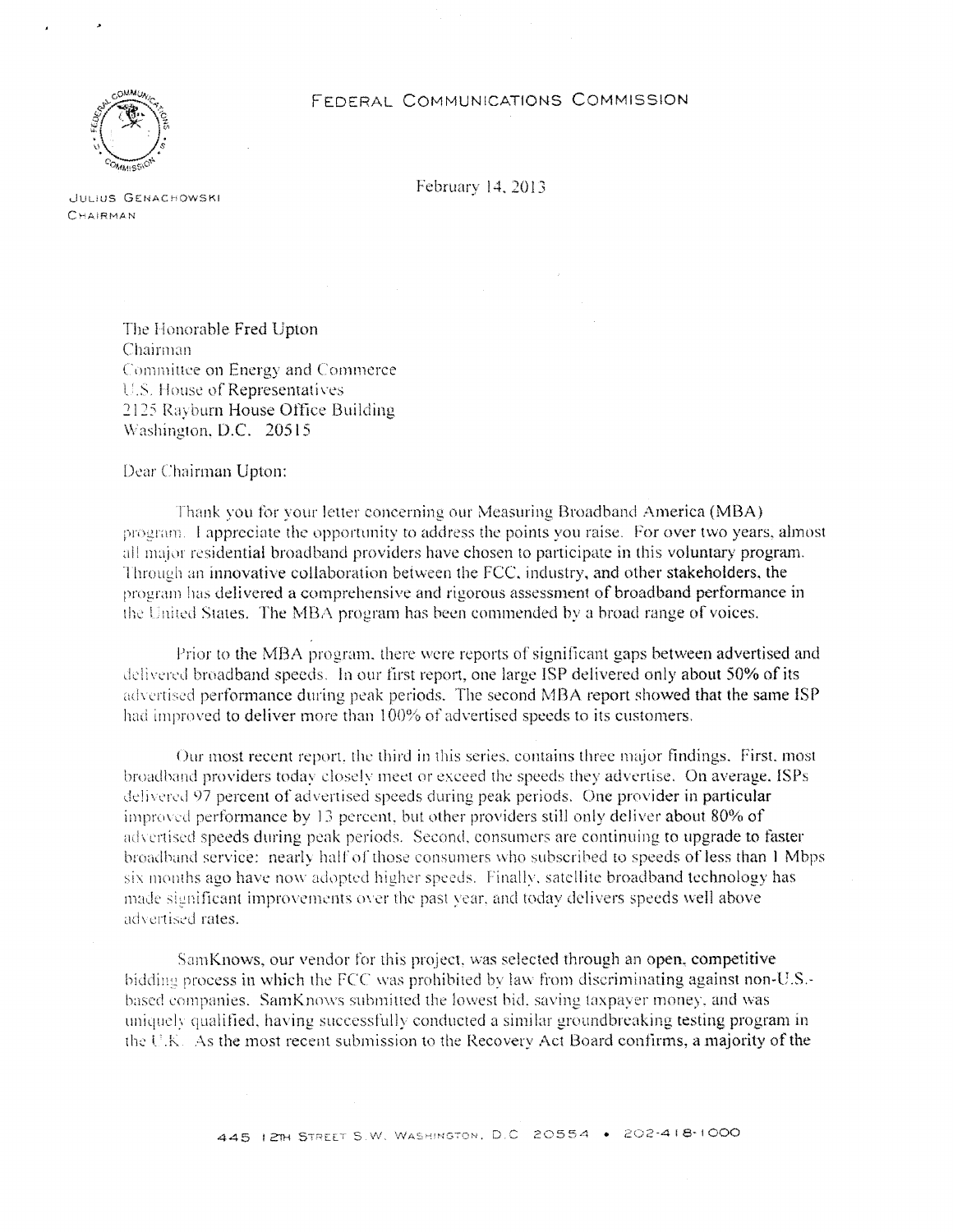## Page 2-The Honorable Fred Upton

funds allocated to this project were used to purchase goods and services in the United States, and thereby created jobs in the United States:

SamKnows has a policy of using primarily US suppliers for the delivery of this project, to maximize the effectiveness of the stimulus funds. In this phase of the project SamKnows appointed the following suppliers: NETGEAR, DCL Inc., Hansa GCR, Hostway, FedEx and Calpont. Budget allocated to these suppliers was the equivalent of over 80% of the total budget. Sam Knows therefore ensured that the majority of budget was allocated to American companies based in the USA. This created jobs in the US in this period.

Finally, the upcoming addition of mobile broadband testing to this program is being achieved by leveraging our existing infrastructure at no additional cost to taxpayers. We look forward to sharing the results of that report with you when it is complete.

Sincerely,

 $\sqrt{2}$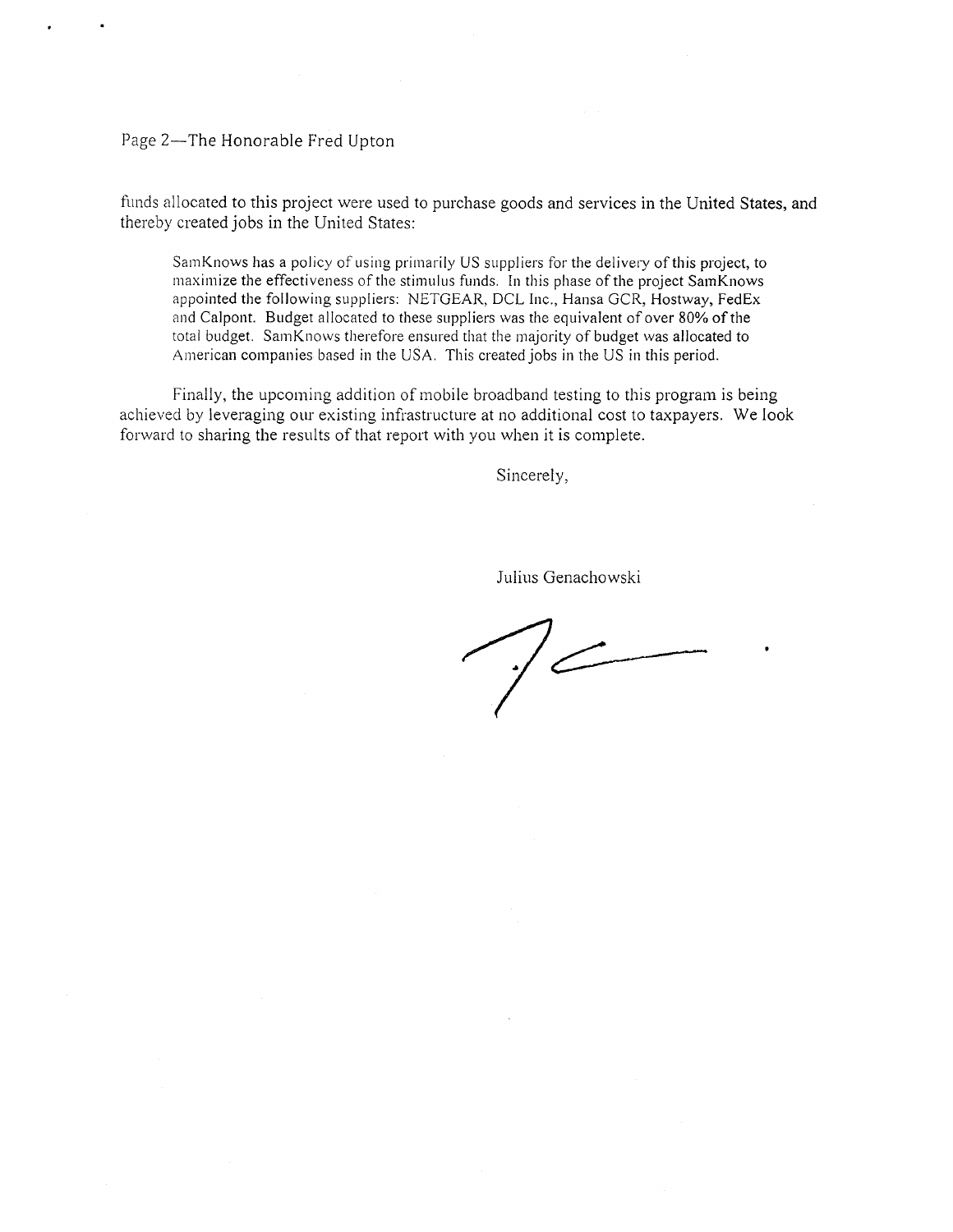$\mathcal{A}^{\mathcal{A}}$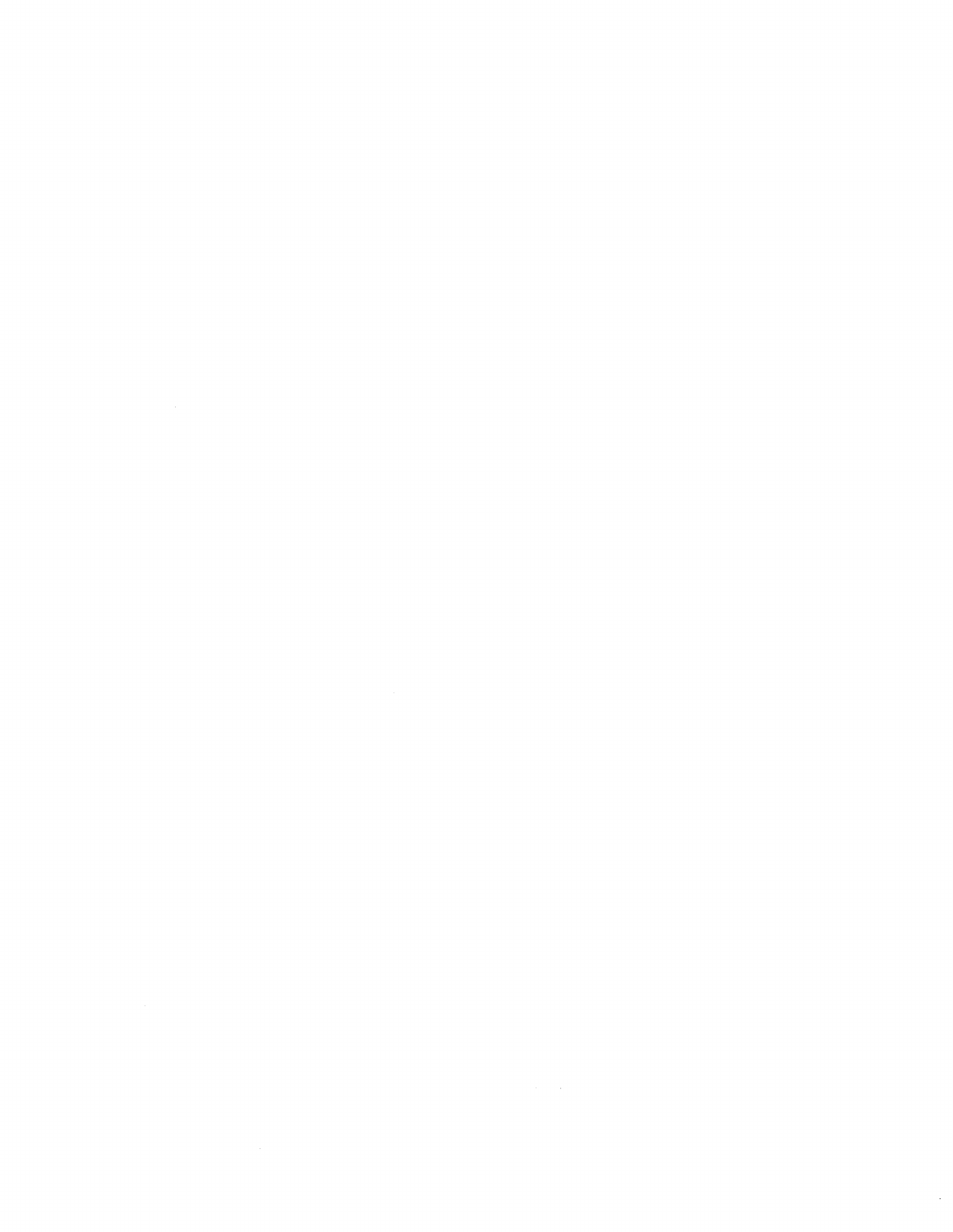

December 26, 2012

JULIUS GENACHOWSKI CHAIRMAN

> The Honorable Henry A. Waxman Ranking Member Committee on Energy and Commerce U.S. House of Representatives 2322 Rayburn House Office Building Washington, D.C. 20515

Dear Congressman Waxman:

Thank you for your letter urging Commission action on two petitions for rulemaking regarding rates charged for inmate calling services. I certainly value your views on this issue and I have circulated a Further Notice of Proposed Rulemaking to my colleagues that addresses the pending petitions. Your letter will be included in the record of the proceeding and considered as part of the Commission's review.

Please let me know if I can be of any further assistance.

Sincerely,

Julius Genachowski

•